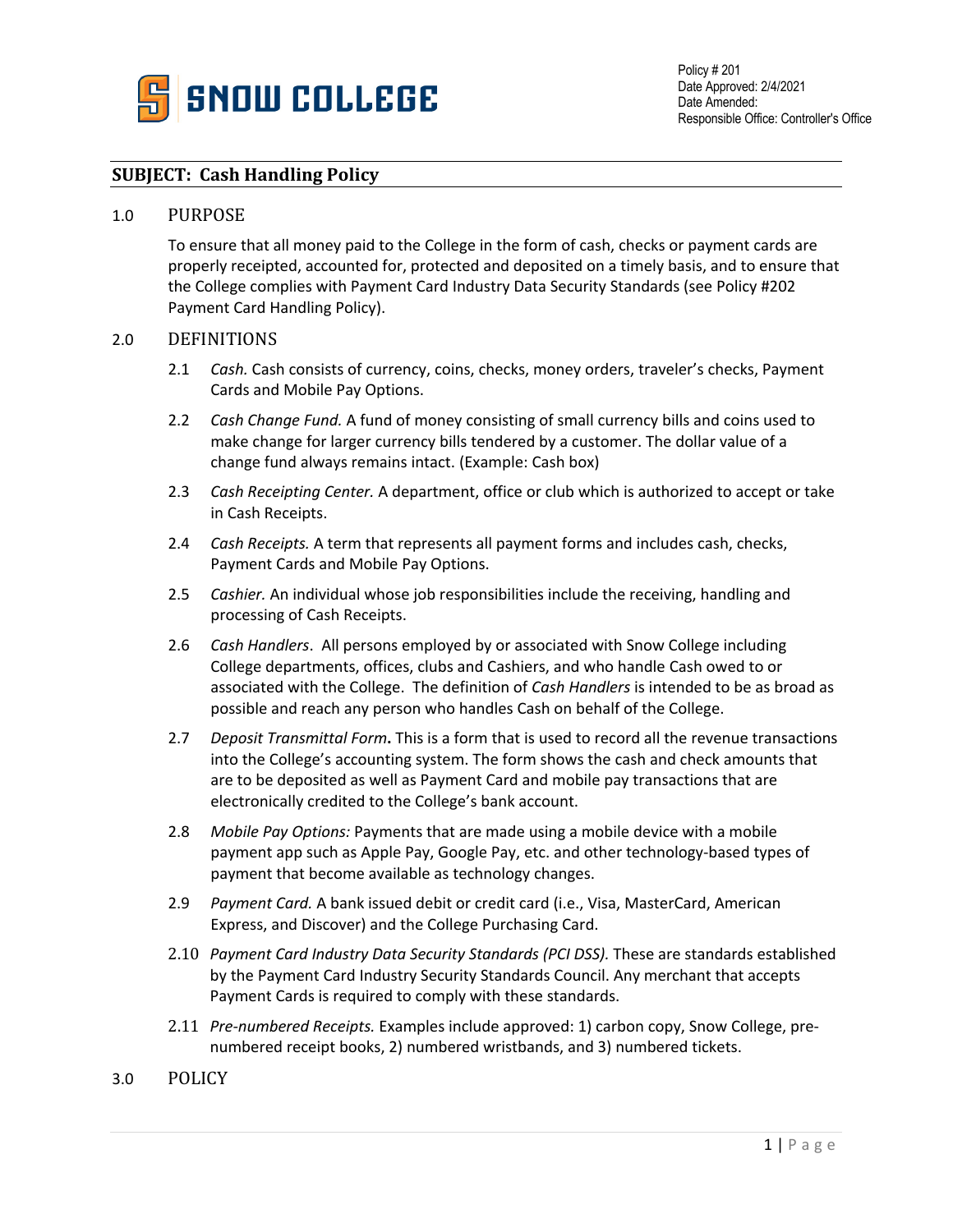

All Cash Handlers and Cash Receipting Centers shall comply with the College's Cash handling procedures in order to make sure that funds are properly receipted, accounted for, protected and deposited on a timely basis and to ensure that the College complies with Payment Card Industry Data Security Standards (see Policy #202 Payment Card Handling Policy).

- 3.1. No Cash Handler shall handle Cash until approved by the Controller's office. Final approval is contingent on training which will be provided by the Cash Receipting Center for their specific systems and the Controller's office for overall best practices in Cash handling.
- 3.2. Every Cash transaction must be receipted and recorded through an approved cash register system or use of approved Pre-numbered Receipts. In each case, a receipt must be produced and offered to the customer at the conclusion of the transaction. Electronic receipts produced by the cash register system are acceptable. Approved prenumbered receipt booklets are available at the Cashier's Office.
- 3.3. Cash Handlers and Cash Receipting Centers deposit money directly at the College's Cashier window with a Deposit Transmittal Form within one business day of receipt. The Cash Receipts collected must be properly accounted for and entered into the College's accounting system by the Cashier's Office.
- 3.4. The Cashier's office shall make deposits to the bank within 24 hours when possible, but under no circumstances, no later than once every three banking days (State Law Title 51, Chapter 4, Section 2a).
- 3.5. Authorizing and Establishing a Cash Receipting Center
	- 3.5.1. Pre-authorization from the Controller's Office is required before Cash Receipts can be collected. Potential Cash Handlers that wish to be a Cash Receipting Center must submit a written request to the Controller's Office prior to accepting money. The written request must include:
		- Reason(s) why collecting Cash is needed.
		- A list of individuals or positions that will be involved with the cash receipting process.
		- Whether there is a need for a Cash Change Fund and the desired dollar amount thereof.
		- Whether there is a need or expectation to accept credit and debit cards and Mobile Pay Options. Only the Controller's office is authorized to establish new credit card merchant accounts and the department must be willing to accept costs associated with accepting Payment Cards.
	- 3.5.2. After a request is received and approved, the Cash Receipting Center shall establish procedures to help ensure money is accounted for, safeguarded and properly deposited at the Cashier's Office.
		- 3.5.2.1. The Controller's office, Internal audit and external auditors may audit these procedures for compliance with this policy.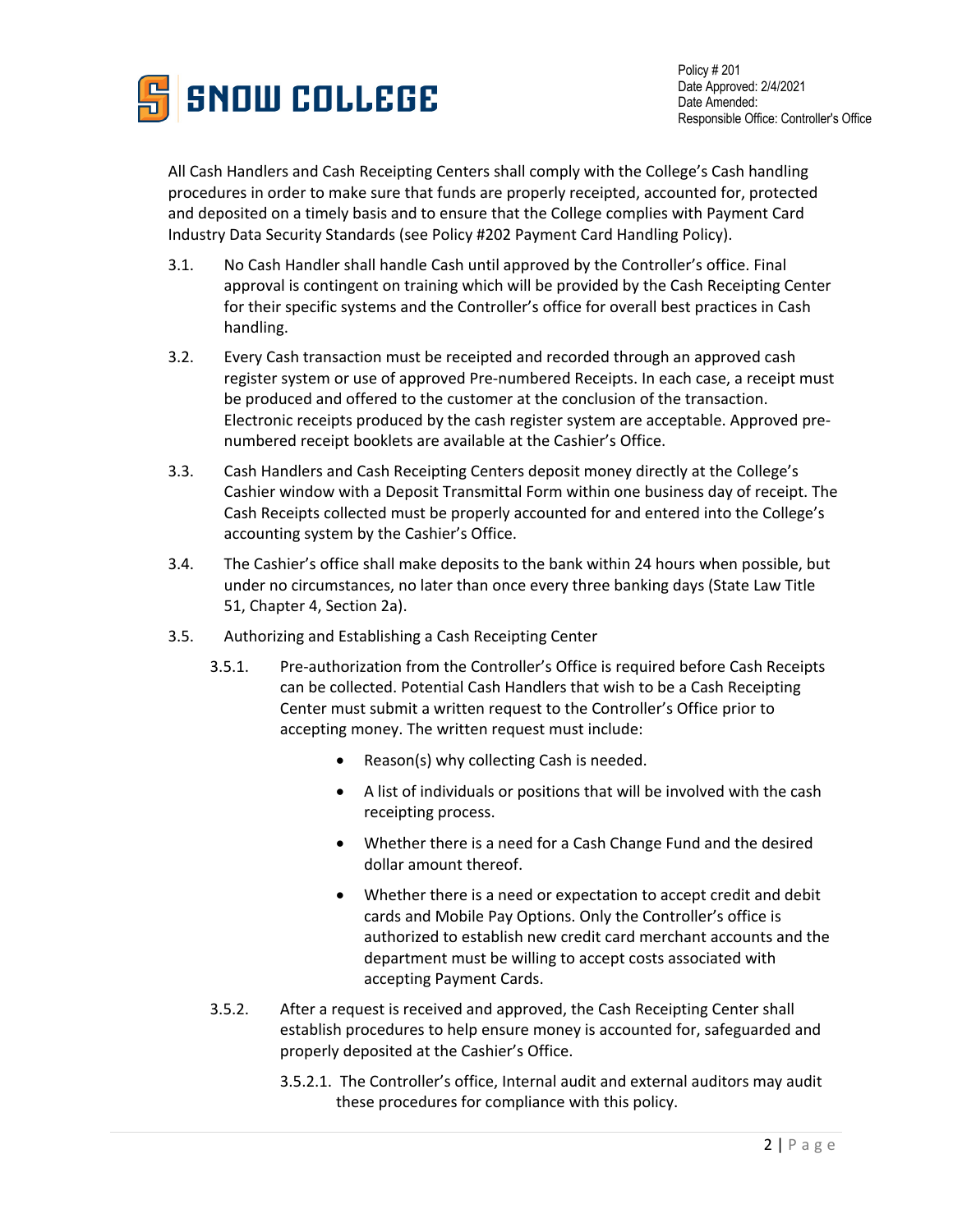

Policy # 201 Date Approved: 2/4/2021 Date Amended: Responsible Office: Controller's Office

- 3.6. Cash Change Funds must be obtained from the Cashier's office. Requests for a Cash Change Fund must be submitted in writing to the Cashier's office using the Cash Box Request Form.
- 3.7. Mobile Pay Options must direct funds to a pre-approved Snow College account. Funds may not be directed to a private account.

## 4.0 RECEIVING COLLEGE FUNDS BY MAIL

To safeguard College funds received as payment for services rendered, and to limit liability exposure to employees, the following procedures are required for the processing of mail and receipt of payment for College services or products at Snow College campuses.

- 4.1. *Pay To*: All College registration forms, applications, letters, invoices or other notices remittance forms used for billing or collection purposes shall direct payees to make checks (or other financial instruments) payable to "Snow College" NOT to departments, department heads, programs, individuals, or other parties.
- 4.2. *Send To:* With the exception of authorized Cash Receipting Centers who are approved to accept Cash Receipts directly, the Snow College Cashier's Office shall be used as the mailing address for all registration forms, applications, letters, invoices or other notices or remittance forms used to request payment in any form to the College. No other address may be used when funds are anticipated. Payees shall be directed to send payments/forms to:

| Snow College       | Snow College        |
|--------------------|---------------------|
| Cashier's Office   | Cashier's Office    |
| 150 College Avenue | 800 W. 200 E.       |
| Ephraim, UT 84627  | Richfield, UT 84701 |

- 4.3. *Cashier's Office*: All payments by mail intended for the College must be mailed or hand delivered to the Cashier's Office for appropriate receipting and processing. College payments inadvertently received by mail directly by a college employee shall be delivered in person to the Cashier's Office for appropriate logging and processing within one business days of receipt to ensure the College maintains compliance with state mandated deposit requirements as outlined in UCA 51-4-2a.
- 4.4. *Identify Depository Account*: To enhance accuracy when Cashiers record payments, all forms, registration materials, applications, or other such documents or remittances forms should include the Banner Fund-Account or Detail Code into which funds should be deposited.
- 4.5. *Credit/Debit Card Info*: Due to the liabilities associated with confidential credit/debit card information, credit/debit payments may only be accepted at the Cashier's Office or through an approved credit card processing device. Mailed forms allowing payees to remit payment by writing credit/debit card information on the form shall ensure the confidential information may be detached and shredded once the payment is